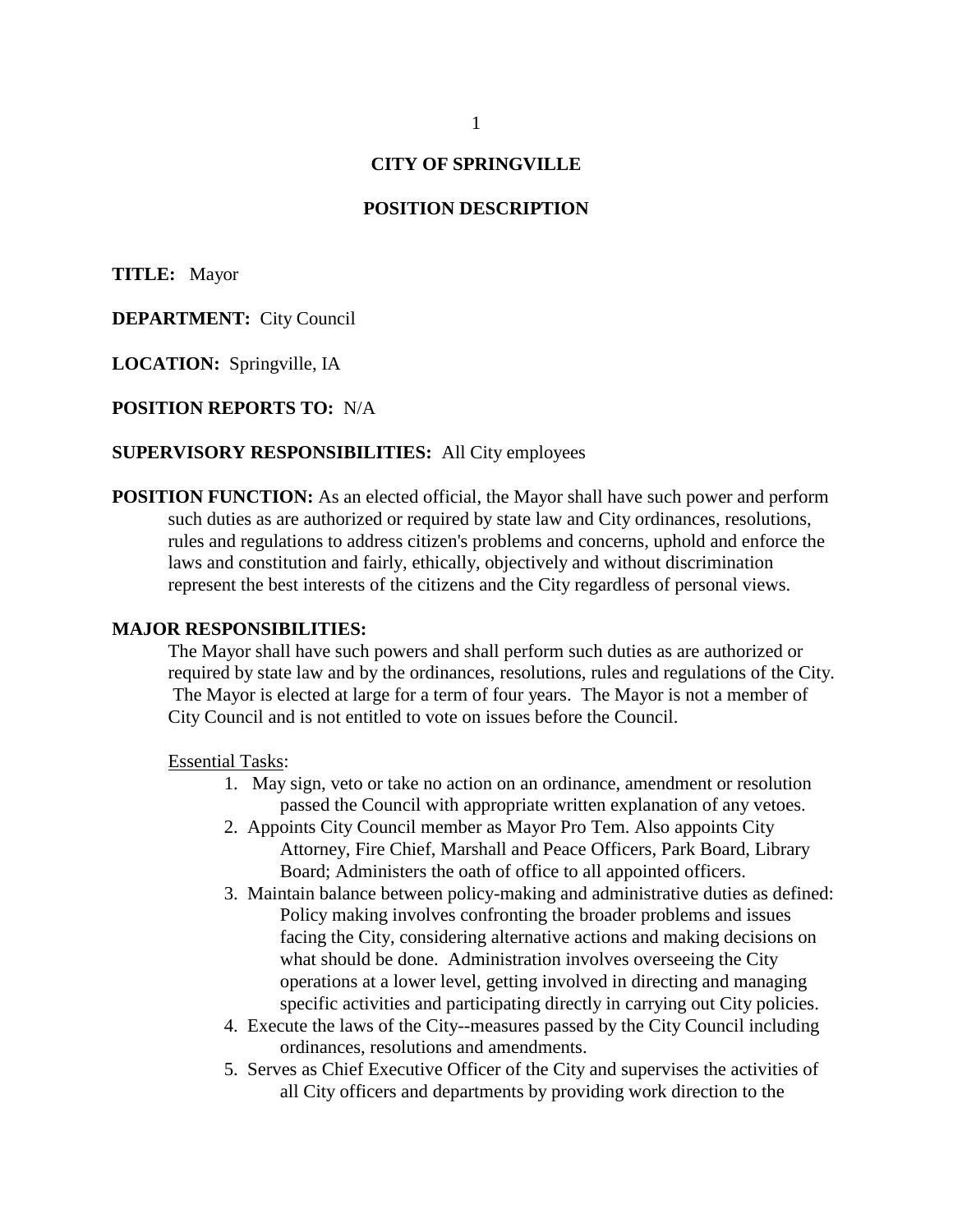department heads concerning the functions of the department; this responsibility may require a duty to investigate charges of misconduct and administer discipline.

- 6. Does not have the power to arrest people but may take command of the police and govern the City by proclamation in a state of emergency.
- 7. May perform other miscellaneous administrative duties such as those connected to special elections, issuing and/or revoking various licenses and involvement in labor disputes during the arbitration process in conjunction with the Governor's office.
- 8. May have other informal duties and powers such as chairing holiday parades, ground-breaking ceremonies and speaking at various community events.
- 9. Makes appropriate provision so that duties of any absentee officer be carried on during such absence.
- 10. Presides over all regular and special Council meetings; may call special meetings of the Council when deemed necessary.
- 11. Makes oral and written reports to Council as required.
- 12. Represents the City in all negotiations properly entered into in accordance with law or ordinance except where this duty has been specifically delegated to another officer.
- 13. Signs all contracts on behalf of the City whenever authorized by the Council; Signs licenses and permits granted by the Council as needed.
- 14. Secures specialized and professional services not already available to the City upon order of the Council.

Discretionary Tasks: None

**CONTACTS:** The incumbent in this position makes frequent contact with both supervisory and non-supervisory personnel within the City. When direct contact is made, it is usually to exchange and interpret information or to persuade to a different point-of-view. Frequent contact with City Council members and other City officers and Boards consists of activities involving information exchange and interpretation as well as securing cooperation, persuasion and establishment and discussion of policy issues. Other contacts within the City are quite frequent, include various boards and City officials and usually involve the exchange and interpretation of information. Contacts made with persons outside the City are infrequent and are usually with state government officials and representatives and usually involve the exchange and interpretation of information as well as persuading to a different point-of-view. One of the most important contact of this office is with citizens of the City in order to listen to and act upon concerns, questions and recommendations.

## **EQUIPMENT USED:** None.